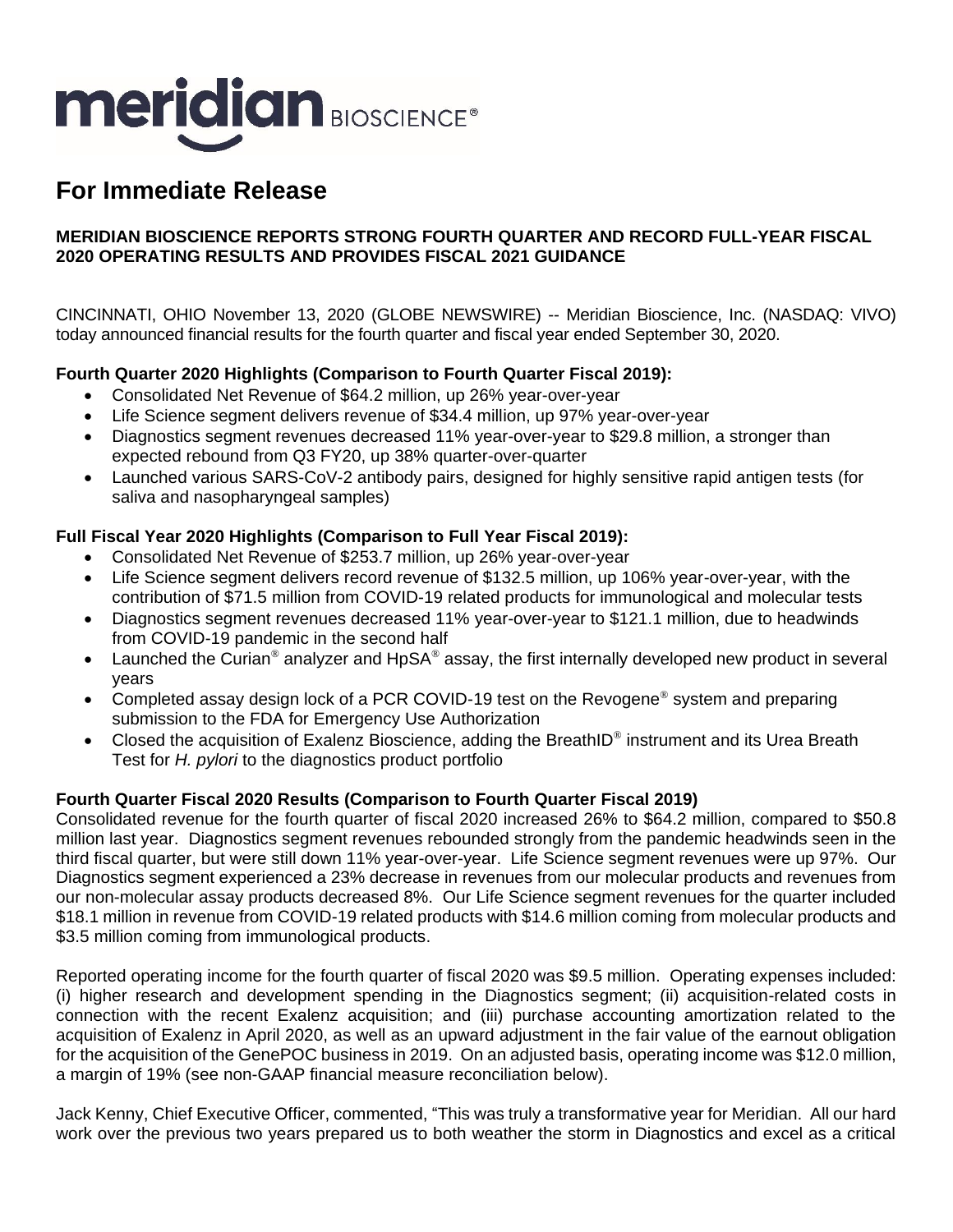partner to the IVD industry battling a global pandemic. Heading into fiscal 2021, we will build on the momentum in Diagnostics and continue the strength in Life Science to deliver another record year."

# **Full Fiscal Year 2020 Results (Comparison to Full Year Fiscal 2019)**

Consolidated revenue for the fiscal year ended September 30, 2020 increased 26% to \$253.7 million, compared to \$201.0 million in fiscal 2019. Diagnostics segment revenues were down 11%, while Life Science segment revenues were up 106%. Our Diagnostics segment experienced a 17% decrease in revenues from our molecular products and revenues from our non-molecular assay products decreased 10%. Our Life Science segment revenues for the fiscal year included \$71.5 million in revenue from COVID-19 related products with \$52.2 million coming from molecular products and \$19.3 million coming from immunological products.

Reported operating income for fiscal 2020 was \$61.3 million. Operating expenses included: (i) higher research and development spending in the Diagnostics segment; (ii) acquisition-related costs in connection with the recent Exalenz acquisition; and (iii) purchase accounting amortization related to the acquisitions of Exalenz and the GenePOC business in April 2020 and June 2019, respectively, as well as a net downward adjustment in the fair value of the earnout obligation for the acquisition of the GenePOC business. On an adjusted basis, operating income was \$61.7 million, a margin of 24% (see non-GAAP financial measure reconciliation below).

Bryan Baldasare, Chief Financial Officer, commented, "Fiscal 2020 marked not only a record year in revenues and earnings, but also cash flows from operations, allowing us to repay borrowings under our revolving credit facility and increase our available credit capacity."

#### **Fiscal 2021 Guidance**

Our fiscal 2021 guidance reflects a big rebound of the Diagnostics segment and continued strong demand for our Life Science reagents used in COVID-19 assays. We expect continued headwinds to our core diagnostics products through the first half, with anticipated full recovery in the second half of the fiscal year. COVID-19 related diagnostics products are expected to supplement that recovery in the fiscal second quarter. Life Science demand is expected to be strong throughout fiscal 2021, between \$80 and \$85 million, albeit, subject to the same quarter-to-quarter volatility that was seen in fiscal 2020. Adjusted operating margin reflects significant investment in R&D and manufacturing, coupled with costs associated with the acquisition of Exalenz and annualization of headcount increases during fiscal 2020. Gross margin is expected to be relatively flat on a consolidated basis, reflecting a modest improvement for Diagnostics driven by higher volumes from rebounding demand, and a modest decline for Life Science driven by investments to fortify capacity for larger scale manufacturing. Diagnostics investment in new product development is forecast to be 18% of Diagnostics revenue as a result of costs for clinical trials delayed from fiscal 2020, which are added to anticipated spend on products advancing through the development pipeline. Life Science is also investing in infrastructure across sales and R&D to support the new scale of the business.

#### *Revenues*

- Consolidated \$290 to \$310 million
- Diagnostics segment \$140 to \$150 million
- Life Science segment \$150 to \$160 million

#### *Adjusted Operating Margin*

• Consolidated  $-23.5%$  to 24.5%

#### *Effective Tax Rate*

• 23% to 24%

# *Adjusted Earnings Per Share on a Diluted Basis (based on 44.3M shares)*

• \$1.14 to \$1.28

The higher tax rate compared to 2020 reflects a larger amount of taxable income coming from the United States.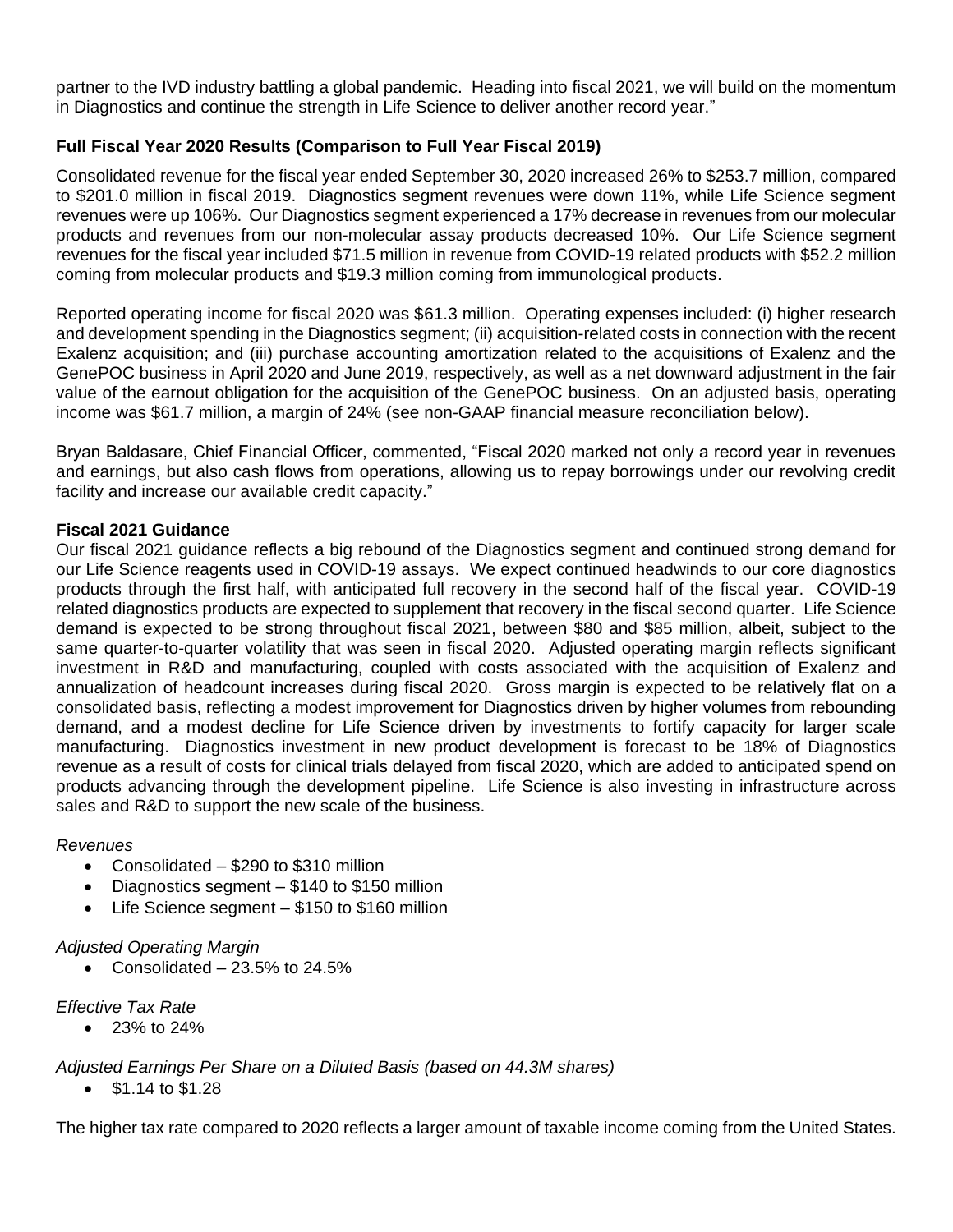Adjusted operating margin and adjusted earnings per share on a diluted basis for fiscal 2021 exclude costs associated with restructuring activities, changes in the fair value of the earnout obligation and selected legal matters that we expect to continue in fiscal 2021. Current customer order patterns for our Life Science segment coupled with the current trends with the pandemic, indicate revenues for the segment could favor the first half of the fiscal year and are incorporated in our guidance. Finally, this guidance reflects our current line of sight and assumes that we do not encounter any significant reductions in manufacturing capacity as a result of the pandemic causing either partial or full site closures for an extended period of time, or adversely affecting our supply chain for raw materials.

#### **Financial Condition**

At September 30, 2020, cash and equivalents were \$53.5 million and the Company had \$91.2 million of borrowing capacity under its \$160.0 million commercial bank credit facility. The Company's bank-debt obligations under the bank credit facility totaled \$68.8 million as of September 30, 2020.

#### **Conference Call Information**

Jack Kenny, Chief Executive Officer, and Bryan Baldasare, Executive Vice President and Chief Financial Officer, will host a conference call on Friday, November 13, 2020 beginning at 10:00 a.m. Eastern Time to discuss the fourth quarter and full fiscal year financial results and answer questions. A presentation to accompany the quarterly and full fiscal year financial results and related discussion will be made available within the Investor Relations section of the Company's website, [www.meridianbioscience.com,](http://www.meridianbioscience.com/) prior to the conference call.

To participate in the live call by telephone from the U.S., dial (866) 443-5802, or from outside the U.S., dial (513) 360-6924, and enter the audience pass code 3958286. A replay will be available for 14 days beginning at 1:00 p.m. Eastern Time on November 13, 2020 by dialing (855) 859-2056 or (404) 537-3406 and entering pass code 3958286.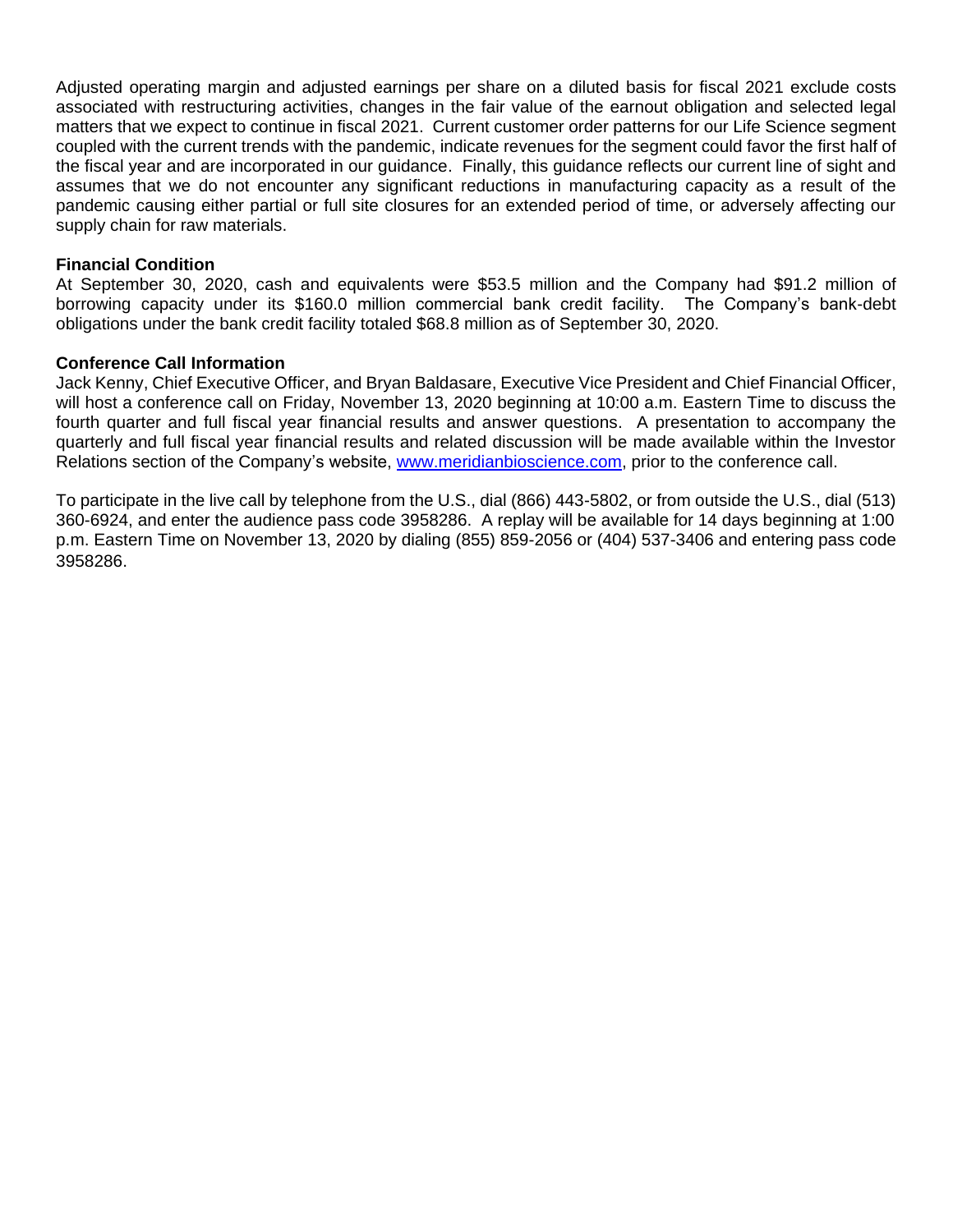# **FOURTH QUARTER AND FISCAL 2020 UNAUDITED OPERATING RESULTS**

(In Thousands, Except per Share Data)

The following table sets forth the unaudited comparative results of Meridian on a U.S. GAAP basis for the interim and annual periods of fiscal 2020 and fiscal 2019.

|                                       | <b>Three Months Ended</b><br>September 30, |      |        | <b>Twelve Months Ended</b><br>September 30, |          |    |          |  |
|---------------------------------------|--------------------------------------------|------|--------|---------------------------------------------|----------|----|----------|--|
|                                       | 2020                                       | 2019 |        |                                             | 2020     |    | 2019     |  |
| Net revenues                          | \$<br>64,153                               | \$   | 50,846 | \$                                          | 253,667  | \$ | 201,014  |  |
| Cost of sales                         | 25,822                                     |      | 21,664 |                                             | 97,419   |    | 82,286   |  |
| Gross profit                          | 38,331                                     |      | 29,182 |                                             | 156,248  |    | 118,728  |  |
| Operating expenses                    |                                            |      |        |                                             |          |    |          |  |
| Research and development              | 6,983                                      |      | 5,607  |                                             | 23,729   |    | 17,760   |  |
| Selling and marketing                 | 7,210                                      |      | 7,140  |                                             | 26,486   |    | 27,995   |  |
| General and administrative            | 12,109                                     |      | 8,872  |                                             | 44,345   |    | 34,044   |  |
| Acquisition-related costs             | 462                                        |      | 363    |                                             | 3,890    |    | 1,808    |  |
| Change in fair value of contingent    |                                            |      |        |                                             |          |    |          |  |
| consideration obligation              | 1,135                                      |      |        |                                             | (6, 293) |    |          |  |
| <b>Restructuring costs</b>            | 67                                         |      | 1,138  |                                             | 687      |    | 2,839    |  |
| Selected legal costs                  | 891                                        |      | 213    |                                             | 2,080    |    | 1,583    |  |
| Total operating expenses              | 28,857                                     |      | 23,333 |                                             | 94,924   |    | 86,029   |  |
| Operating income                      | 9,474                                      |      | 5,849  |                                             | 61,324   |    | 32,699   |  |
| Other expense, net                    | (1, 727)                                   |      | (493)  |                                             | (2,031)  |    | (1, 142) |  |
| Earnings before income taxes          | 7,747                                      |      | 5,356  |                                             | 59,293   |    | 31,557   |  |
| Income tax provision                  | 1,254                                      |      | 1,253  |                                             | 13,107   |    | 7,175    |  |
| Net earnings                          | \$<br>6,493                                | \$   | 4,103  | \$                                          | 46,186   | \$ | 24,382   |  |
| Net earnings per basic common share   | \$<br>0.15                                 | \$   | 0.10   | \$                                          | 1.08     | \$ | 0.57     |  |
| Basic common shares outstanding       | 42,940                                     |      | 42,711 |                                             | 42,855   |    | 42,571   |  |
| Net earnings per diluted common share | \$<br>0.15                                 | \$   | 0.10   | \$                                          | 1.07     | \$ | 0.57     |  |
| Diluted common shares outstanding     | 43,642                                     |      | 42,916 |                                             | 43,174   |    | 42,899   |  |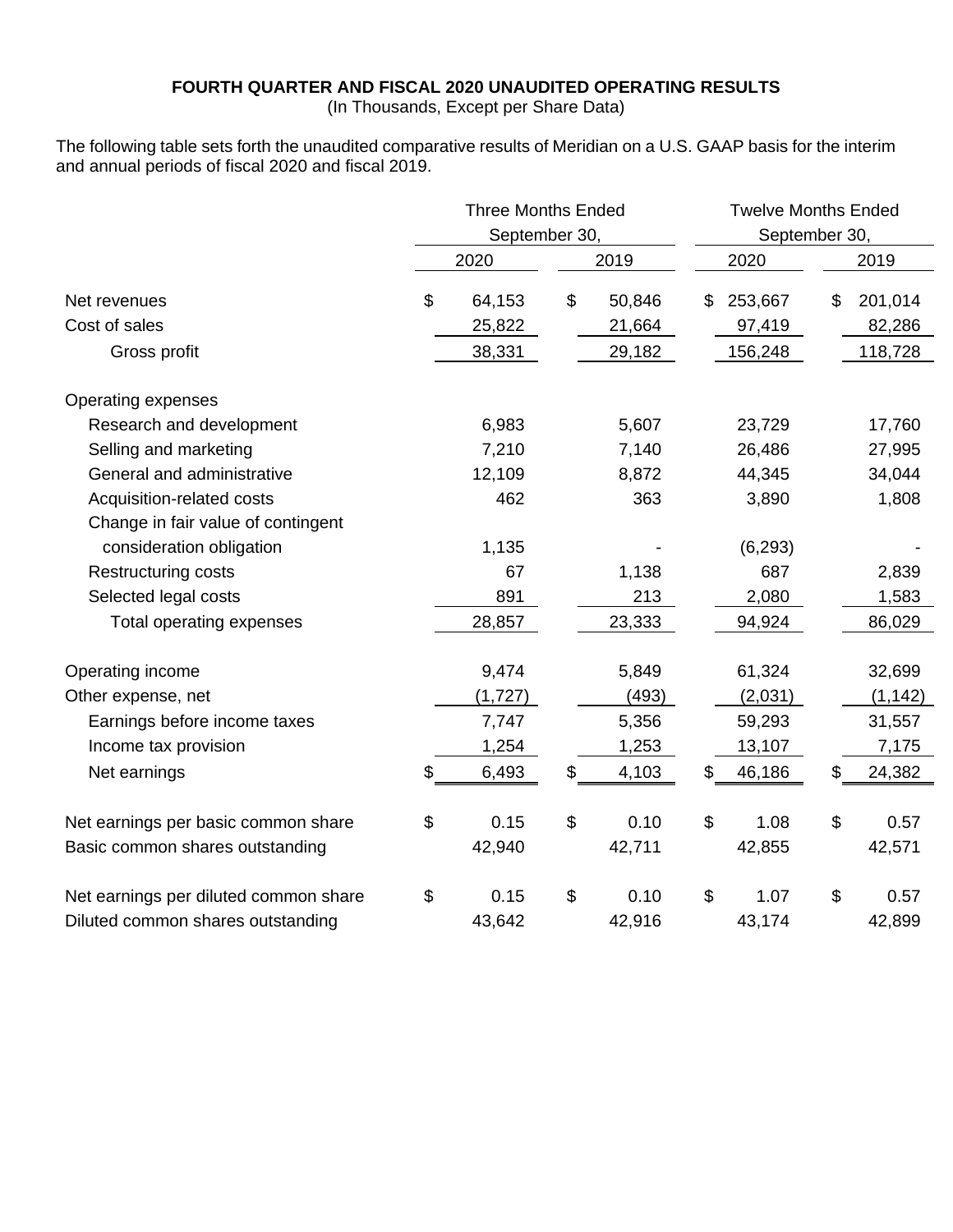|                                                                                                | Three Months Ended<br>September 30, |        |    |       |    | Twelve Months Ended<br>September 30, |    |        |  |
|------------------------------------------------------------------------------------------------|-------------------------------------|--------|----|-------|----|--------------------------------------|----|--------|--|
|                                                                                                | 2020<br>2019                        |        |    |       |    | 2020                                 |    | 2019   |  |
| <b>Adjusted Financial Measures</b><br>(see non-GAAP financial measure<br>reconciliation below) |                                     |        |    |       |    |                                      |    |        |  |
| Operating income                                                                               | \$                                  | 12,029 | \$ | 7,563 | \$ | 61,688                               | \$ | 38,929 |  |
| Net earnings                                                                                   |                                     | 8,289  |    | 5,399 |    | 46,301                               |    | 29,142 |  |
| Net earnings per diluted common share                                                          | S                                   | 0.19   | \$ | 0.13  | S  | 1.07                                 | \$ | 0.68   |  |

## **Condensed Balance Sheet Data**

|                      | September 30, |           |         |  |  |  |  |
|----------------------|---------------|-----------|---------|--|--|--|--|
|                      |               | 2020      | 2019    |  |  |  |  |
| Cash and equivalents |               | 53,514 \$ | 62,397  |  |  |  |  |
| Working capital      |               | 109,666   | 123,847 |  |  |  |  |
| Long-term debt       |               | 68,824    | 75,824  |  |  |  |  |
| Shareholders' equity |               | 247,629   | 190,967 |  |  |  |  |
| <b>Total assets</b>  |               | 405,261   | 325,478 |  |  |  |  |

# **Segment Data**

The following table sets forth the unaudited revenue and segment data for the interim and annual periods in fiscal 2020 and fiscal 2019 (in thousands).

|                                         | <b>Three Months Ended</b><br>September 30, |  |        | <b>Twelve Months Ended</b><br>September 30, |         |     |         |
|-----------------------------------------|--------------------------------------------|--|--------|---------------------------------------------|---------|-----|---------|
|                                         | 2020                                       |  | 2019   |                                             | 2020    |     | 2019    |
| Net Revenues - By Product Platform/Type |                                            |  |        |                                             |         |     |         |
| Diagnostics                             |                                            |  |        |                                             |         |     |         |
| Molecular assays                        | \$<br>4,648 \$                             |  | 6,074  | \$                                          | 21,907  | \$. | 26,283  |
| Non-molecular assays                    | 25,153                                     |  | 27,325 |                                             | 99,225  |     | 110,399 |
| <b>Total Diagnostics</b>                | 29,801                                     |  | 33,399 |                                             | 121,132 |     | 136,682 |
| Life Science                            |                                            |  |        |                                             |         |     |         |
| Molecular reagents                      | 22,703                                     |  | 5,764  |                                             | 78,431  |     | 23,261  |
| Immunological reagents                  | 11,649                                     |  | 11,683 |                                             | 54,104  |     | 41,071  |
| <b>Total Life Science</b>               | 34,352                                     |  | 17,447 |                                             | 132,535 |     | 64,332  |
| <b>Total Net Revenues</b>               | \$<br>64,153                               |  | 50,846 | S                                           | 253,667 |     | 201,014 |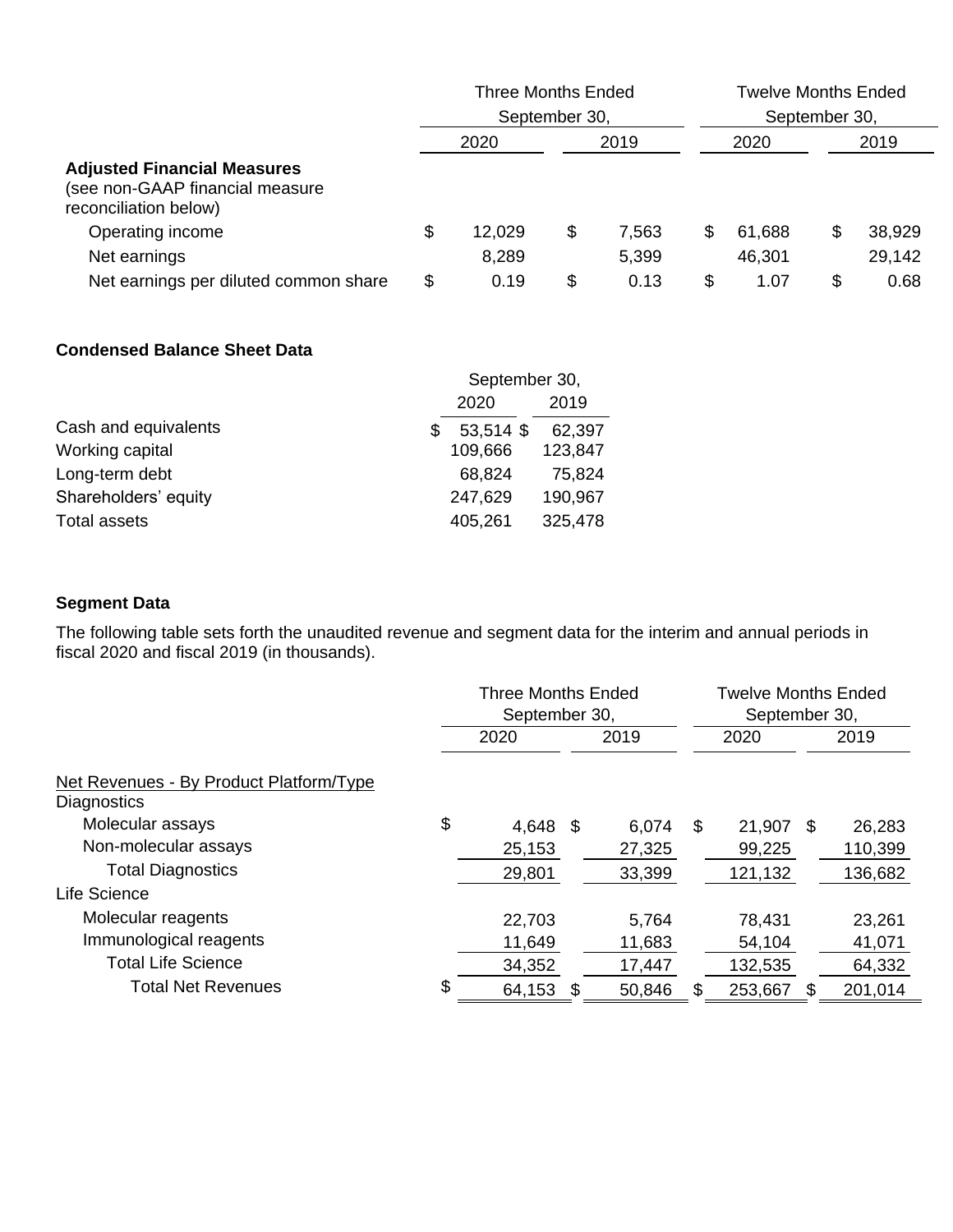|                                                          |      | <b>Three Months Ended</b><br>September 30, |    |         |                | <b>Twelve Months Ended</b><br>September 30, |     |           |
|----------------------------------------------------------|------|--------------------------------------------|----|---------|----------------|---------------------------------------------|-----|-----------|
|                                                          | 2020 |                                            |    | 2019    |                | 2020                                        |     | 2019      |
| Net Revenues - By Disease State/Geography<br>Diagnostics |      |                                            |    |         |                |                                             |     |           |
| Gastrointestinal assays                                  | \$   | 15,396                                     | \$ | 16,958  | \$             | 55,040                                      | -\$ | 68,982    |
| Respiratory illness assays                               |      | 3,030                                      |    | 5,380   |                | 26,694                                      |     | 26,622    |
| Blood chemistry assays                                   |      | 5,026                                      |    | 5,275   |                | 17,534                                      |     | 18,639    |
| Other                                                    |      | 6,349                                      |    | 5,786   |                | 21,864                                      |     | 22,439    |
| <b>Total Diagnostics</b>                                 |      | 29,801                                     |    | 33,399  |                | 121,132                                     |     | 136,682   |
| Life Science                                             |      |                                            |    |         |                |                                             |     |           |
| Americas                                                 |      | 6,795                                      |    | 5,092   |                | 37,391                                      |     | 19,441    |
| <b>EMEA</b>                                              |      | 17,115                                     |    | 7,241   |                | 58,125                                      |     | 28,850    |
| <b>ROW</b>                                               |      | 10,442                                     |    | 5,114   |                | 37,019                                      |     | 16,041    |
| <b>Total Life Science</b>                                |      | 34,352                                     |    | 17,447  |                | 132,535                                     |     | 64,332    |
| <b>Total Net Revenues</b>                                | \$   | 64,153                                     | \$ | 50,846  | \$             | 253,667                                     | \$  | 201,014   |
| <b>OPERATING INCOME</b>                                  |      |                                            |    |         |                |                                             |     |           |
| Diagnostics                                              | \$   | $(4, 174)$ \$                              |    | 2,728   | $\mathfrak{S}$ | $3,885$ \$                                  |     | 25,390    |
| Life Science                                             |      | 17,234                                     |    | 5,007   |                | 68,826                                      |     | 17,581    |
| Corporate                                                |      | (3,605)                                    |    | (1,923) |                | (11, 437)                                   |     | (10, 373) |
| Eliminations                                             |      | 19                                         |    | 37      |                | 50                                          |     | 101       |
| <b>Total Operating Income</b>                            | \$   | 9,474                                      | \$ | 5,849   | \$             | 61,324                                      | \$  | 32,699    |

Geographic Regions

Americas = North and Latin America EMEA = Europe, Middle East and Africa ROW = Rest of World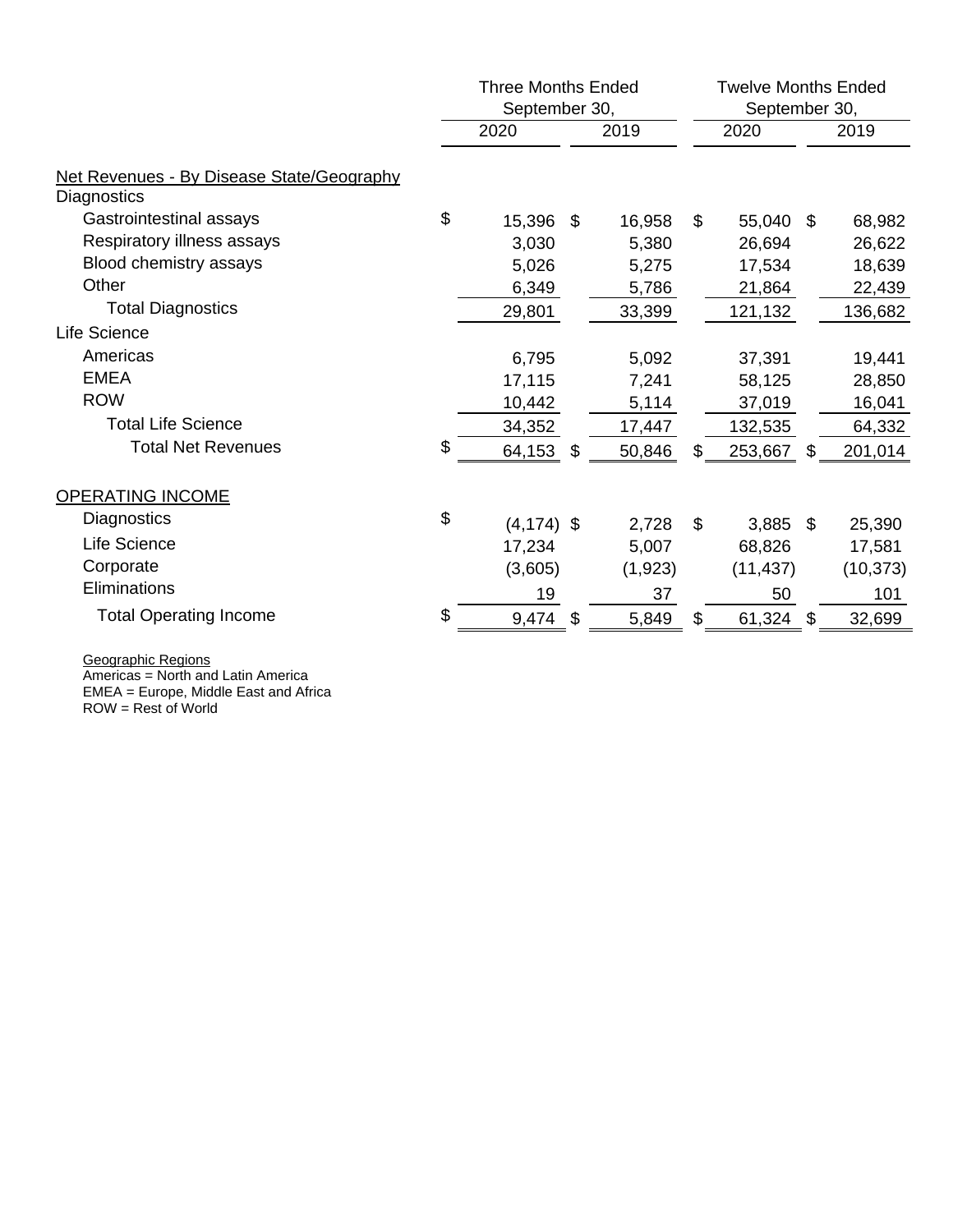#### **NON-GAAP FINANCIAL MEASURES**

In this press release, we have supplemented our reported GAAP financial information with information on operating expenses, operating income, operating margin, net earnings, basic earnings per share and diluted earnings per share, each on an adjusted basis excluding the effects of acquisition-related costs, changes in fair value of the contingent consideration obligation, restructuring costs, and selected legal costs, each of which is a non-GAAP measure. We have provided in the tables below reconciliations to the operating expenses, operating income, net earnings, basic earnings per share and diluted earnings per share amounts reported under U.S. Generally Accepted Accounting Principles for the fourth quarters and fiscal years ended September 30, 2020 and September 30, 2019.

We believe this information is useful to an investor in evaluating our performance because:

- 1. These measures help investors to more meaningfully evaluate and compare the results of operations from period to period by removing the impacts of these non-routine items; and
- 2. These measures are used by our management for various purposes, including evaluating performance against incentive bonus achievement targets, comparing performance from period to period in presentations to our board of directors, and as a basis for strategic planning and forecasting.

These non-GAAP measures may be different from non-GAAP measures used by other companies. In addition, the non-GAAP measures are not based on any comprehensive set of accounting rules or principles. Non-GAAP measures have limitations, in that they do not reflect all amounts associated with our results as determined in accordance with U.S. GAAP. Therefore, these measures should only be used to evaluate our results in conjunction with corresponding GAAP measures.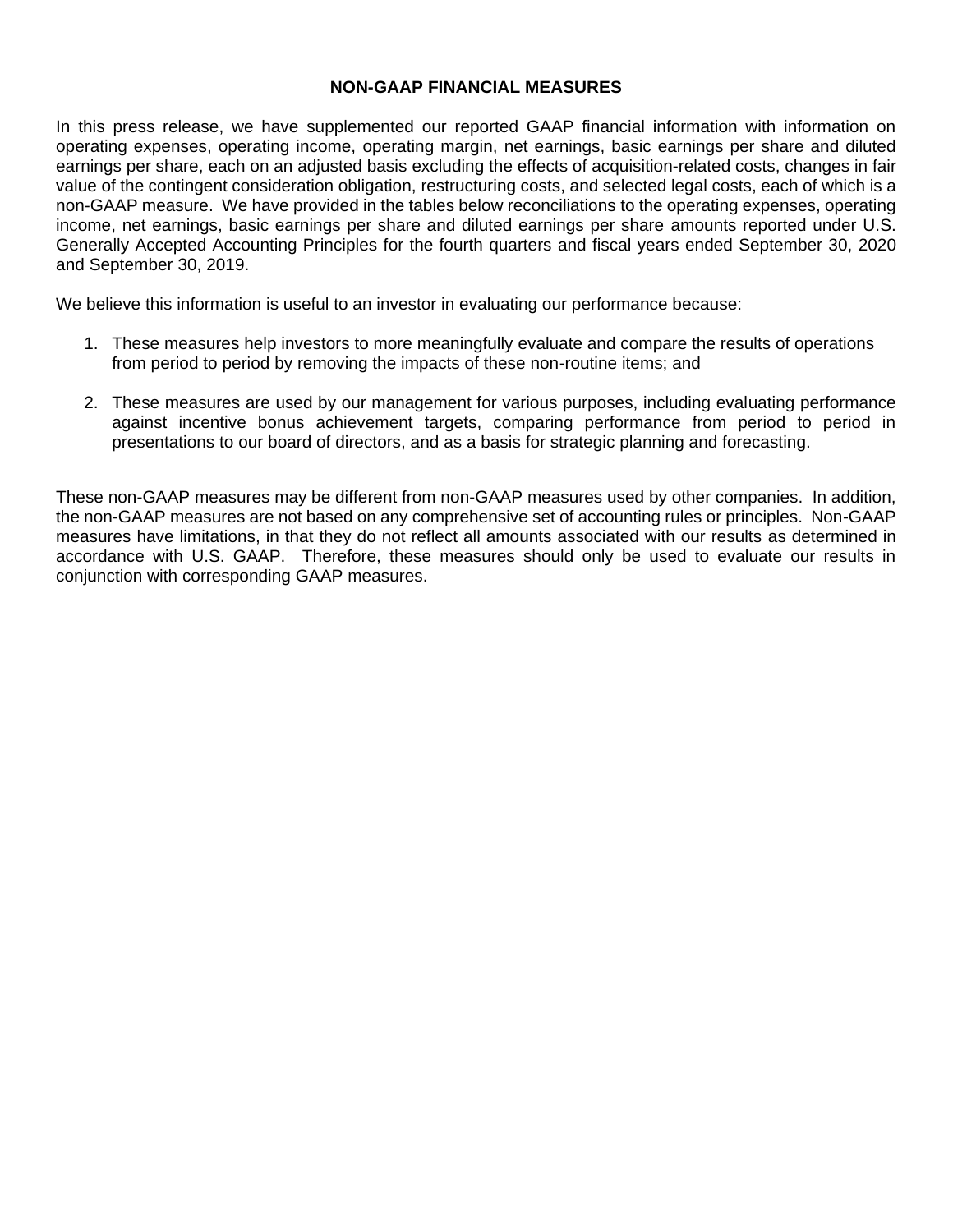# **FOURTH QUARTER AND FISCAL YEAR GAAP TO NON-GAAP RECONCILIATION TABLES**

(In Thousands, Except per Share Data)

| Ended September 30,<br>Ended September 30,<br>2020<br>2019<br>2020<br>2019<br><b>Operating Expenses -</b><br>U.S. GAAP basis<br>28,857<br>23,333<br>\$94,924<br>\$86,029<br>\$<br>\$<br>Acquisition-related costs<br>(462)<br>(363)<br>(3,890)<br>(1,808)<br>Change in fair value of contingent<br>consideration obligation<br>(1, 135)<br>6,293<br>(67)<br>(1, 138)<br>(687)<br>(2,839)<br><b>Restructuring costs</b><br>Selected legal costs<br>(891)<br>(213)<br>(2,080)<br>(1, 583)<br>\$26,302<br>\$21,619<br>\$94,560<br>\$79,799<br><b>Adjusted Operating Expenses</b><br>Operating Income -<br>\$<br>U.S. GAAP basis<br>5,849<br>9,474<br>\$<br>\$61,324<br>\$32,699<br>Acquisition-related costs<br>462<br>363<br>3,890<br>1,808<br>Change in fair value of contingent<br>consideration obligation<br>1,135<br>(6, 293)<br>67<br>687<br><b>Restructuring costs</b><br>1,138<br>2,839<br>Selected legal costs<br>891<br>213<br>2,080<br>1,583<br>\$12,029<br>7,563<br>\$61,688<br>\$38,929<br><b>Adjusted Operating Income</b><br>\$<br>Net Earnings -<br>U.S. GAAP basis<br>\$<br>\$<br>\$46,186<br>6,493<br>4,103<br>\$24,382<br>Acquisition-related costs, including gain<br>212<br>273<br>on currency hedge of purchase price *<br>2,751<br>1,381<br>Change in fair value of contingent<br>867<br>consideration obligation *<br>(4, 726)<br>528<br>Restructuring costs *<br>50<br>864<br>2,169<br>Selected legal costs *<br>667<br>1,562<br>159<br>1,210<br>8,289<br>\$<br>5,399<br>46,301<br>29,142<br><b>Adjusted Earnings</b><br>\$<br>\$<br>\$<br>Basic Earnings per Common Share -<br>\$<br>U.S. GAAP basis<br>0.15<br>\$<br>0.10<br>\$<br>1.08<br>\$<br>0.57<br>Acquisition-related costs, including gain<br>on currency hedge of purchase price<br>0.01<br>0.06<br>0.03<br>Change in fair value of contingent<br>consideration obligation<br>(0.11)<br>0.02<br>0.02<br>0.01<br><b>Restructuring costs</b><br>0.05<br>Selected legal costs<br>0.02<br>0.04<br>0.03<br><b>Adjusted Basic EPS</b><br>0.13<br>0.19<br>\$<br>\$<br>1.08<br>0.68<br>\$<br>\$ |  | <b>Three Months</b> | <b>Twelve Months</b> |  |  |  |  |
|---------------------------------------------------------------------------------------------------------------------------------------------------------------------------------------------------------------------------------------------------------------------------------------------------------------------------------------------------------------------------------------------------------------------------------------------------------------------------------------------------------------------------------------------------------------------------------------------------------------------------------------------------------------------------------------------------------------------------------------------------------------------------------------------------------------------------------------------------------------------------------------------------------------------------------------------------------------------------------------------------------------------------------------------------------------------------------------------------------------------------------------------------------------------------------------------------------------------------------------------------------------------------------------------------------------------------------------------------------------------------------------------------------------------------------------------------------------------------------------------------------------------------------------------------------------------------------------------------------------------------------------------------------------------------------------------------------------------------------------------------------------------------------------------------------------------------------------------------------------------------------------------------------------------------------------------------------------------------------------------------------------------------------------------------------------------------|--|---------------------|----------------------|--|--|--|--|
|                                                                                                                                                                                                                                                                                                                                                                                                                                                                                                                                                                                                                                                                                                                                                                                                                                                                                                                                                                                                                                                                                                                                                                                                                                                                                                                                                                                                                                                                                                                                                                                                                                                                                                                                                                                                                                                                                                                                                                                                                                                                           |  |                     |                      |  |  |  |  |
|                                                                                                                                                                                                                                                                                                                                                                                                                                                                                                                                                                                                                                                                                                                                                                                                                                                                                                                                                                                                                                                                                                                                                                                                                                                                                                                                                                                                                                                                                                                                                                                                                                                                                                                                                                                                                                                                                                                                                                                                                                                                           |  |                     |                      |  |  |  |  |
|                                                                                                                                                                                                                                                                                                                                                                                                                                                                                                                                                                                                                                                                                                                                                                                                                                                                                                                                                                                                                                                                                                                                                                                                                                                                                                                                                                                                                                                                                                                                                                                                                                                                                                                                                                                                                                                                                                                                                                                                                                                                           |  |                     |                      |  |  |  |  |
|                                                                                                                                                                                                                                                                                                                                                                                                                                                                                                                                                                                                                                                                                                                                                                                                                                                                                                                                                                                                                                                                                                                                                                                                                                                                                                                                                                                                                                                                                                                                                                                                                                                                                                                                                                                                                                                                                                                                                                                                                                                                           |  |                     |                      |  |  |  |  |
|                                                                                                                                                                                                                                                                                                                                                                                                                                                                                                                                                                                                                                                                                                                                                                                                                                                                                                                                                                                                                                                                                                                                                                                                                                                                                                                                                                                                                                                                                                                                                                                                                                                                                                                                                                                                                                                                                                                                                                                                                                                                           |  |                     |                      |  |  |  |  |
|                                                                                                                                                                                                                                                                                                                                                                                                                                                                                                                                                                                                                                                                                                                                                                                                                                                                                                                                                                                                                                                                                                                                                                                                                                                                                                                                                                                                                                                                                                                                                                                                                                                                                                                                                                                                                                                                                                                                                                                                                                                                           |  |                     |                      |  |  |  |  |
|                                                                                                                                                                                                                                                                                                                                                                                                                                                                                                                                                                                                                                                                                                                                                                                                                                                                                                                                                                                                                                                                                                                                                                                                                                                                                                                                                                                                                                                                                                                                                                                                                                                                                                                                                                                                                                                                                                                                                                                                                                                                           |  |                     |                      |  |  |  |  |
|                                                                                                                                                                                                                                                                                                                                                                                                                                                                                                                                                                                                                                                                                                                                                                                                                                                                                                                                                                                                                                                                                                                                                                                                                                                                                                                                                                                                                                                                                                                                                                                                                                                                                                                                                                                                                                                                                                                                                                                                                                                                           |  |                     |                      |  |  |  |  |
|                                                                                                                                                                                                                                                                                                                                                                                                                                                                                                                                                                                                                                                                                                                                                                                                                                                                                                                                                                                                                                                                                                                                                                                                                                                                                                                                                                                                                                                                                                                                                                                                                                                                                                                                                                                                                                                                                                                                                                                                                                                                           |  |                     |                      |  |  |  |  |
|                                                                                                                                                                                                                                                                                                                                                                                                                                                                                                                                                                                                                                                                                                                                                                                                                                                                                                                                                                                                                                                                                                                                                                                                                                                                                                                                                                                                                                                                                                                                                                                                                                                                                                                                                                                                                                                                                                                                                                                                                                                                           |  |                     |                      |  |  |  |  |
|                                                                                                                                                                                                                                                                                                                                                                                                                                                                                                                                                                                                                                                                                                                                                                                                                                                                                                                                                                                                                                                                                                                                                                                                                                                                                                                                                                                                                                                                                                                                                                                                                                                                                                                                                                                                                                                                                                                                                                                                                                                                           |  |                     |                      |  |  |  |  |
|                                                                                                                                                                                                                                                                                                                                                                                                                                                                                                                                                                                                                                                                                                                                                                                                                                                                                                                                                                                                                                                                                                                                                                                                                                                                                                                                                                                                                                                                                                                                                                                                                                                                                                                                                                                                                                                                                                                                                                                                                                                                           |  |                     |                      |  |  |  |  |
|                                                                                                                                                                                                                                                                                                                                                                                                                                                                                                                                                                                                                                                                                                                                                                                                                                                                                                                                                                                                                                                                                                                                                                                                                                                                                                                                                                                                                                                                                                                                                                                                                                                                                                                                                                                                                                                                                                                                                                                                                                                                           |  |                     |                      |  |  |  |  |
|                                                                                                                                                                                                                                                                                                                                                                                                                                                                                                                                                                                                                                                                                                                                                                                                                                                                                                                                                                                                                                                                                                                                                                                                                                                                                                                                                                                                                                                                                                                                                                                                                                                                                                                                                                                                                                                                                                                                                                                                                                                                           |  |                     |                      |  |  |  |  |
|                                                                                                                                                                                                                                                                                                                                                                                                                                                                                                                                                                                                                                                                                                                                                                                                                                                                                                                                                                                                                                                                                                                                                                                                                                                                                                                                                                                                                                                                                                                                                                                                                                                                                                                                                                                                                                                                                                                                                                                                                                                                           |  |                     |                      |  |  |  |  |
|                                                                                                                                                                                                                                                                                                                                                                                                                                                                                                                                                                                                                                                                                                                                                                                                                                                                                                                                                                                                                                                                                                                                                                                                                                                                                                                                                                                                                                                                                                                                                                                                                                                                                                                                                                                                                                                                                                                                                                                                                                                                           |  |                     |                      |  |  |  |  |
|                                                                                                                                                                                                                                                                                                                                                                                                                                                                                                                                                                                                                                                                                                                                                                                                                                                                                                                                                                                                                                                                                                                                                                                                                                                                                                                                                                                                                                                                                                                                                                                                                                                                                                                                                                                                                                                                                                                                                                                                                                                                           |  |                     |                      |  |  |  |  |
|                                                                                                                                                                                                                                                                                                                                                                                                                                                                                                                                                                                                                                                                                                                                                                                                                                                                                                                                                                                                                                                                                                                                                                                                                                                                                                                                                                                                                                                                                                                                                                                                                                                                                                                                                                                                                                                                                                                                                                                                                                                                           |  |                     |                      |  |  |  |  |
|                                                                                                                                                                                                                                                                                                                                                                                                                                                                                                                                                                                                                                                                                                                                                                                                                                                                                                                                                                                                                                                                                                                                                                                                                                                                                                                                                                                                                                                                                                                                                                                                                                                                                                                                                                                                                                                                                                                                                                                                                                                                           |  |                     |                      |  |  |  |  |
|                                                                                                                                                                                                                                                                                                                                                                                                                                                                                                                                                                                                                                                                                                                                                                                                                                                                                                                                                                                                                                                                                                                                                                                                                                                                                                                                                                                                                                                                                                                                                                                                                                                                                                                                                                                                                                                                                                                                                                                                                                                                           |  |                     |                      |  |  |  |  |
|                                                                                                                                                                                                                                                                                                                                                                                                                                                                                                                                                                                                                                                                                                                                                                                                                                                                                                                                                                                                                                                                                                                                                                                                                                                                                                                                                                                                                                                                                                                                                                                                                                                                                                                                                                                                                                                                                                                                                                                                                                                                           |  |                     |                      |  |  |  |  |
|                                                                                                                                                                                                                                                                                                                                                                                                                                                                                                                                                                                                                                                                                                                                                                                                                                                                                                                                                                                                                                                                                                                                                                                                                                                                                                                                                                                                                                                                                                                                                                                                                                                                                                                                                                                                                                                                                                                                                                                                                                                                           |  |                     |                      |  |  |  |  |
|                                                                                                                                                                                                                                                                                                                                                                                                                                                                                                                                                                                                                                                                                                                                                                                                                                                                                                                                                                                                                                                                                                                                                                                                                                                                                                                                                                                                                                                                                                                                                                                                                                                                                                                                                                                                                                                                                                                                                                                                                                                                           |  |                     |                      |  |  |  |  |
|                                                                                                                                                                                                                                                                                                                                                                                                                                                                                                                                                                                                                                                                                                                                                                                                                                                                                                                                                                                                                                                                                                                                                                                                                                                                                                                                                                                                                                                                                                                                                                                                                                                                                                                                                                                                                                                                                                                                                                                                                                                                           |  |                     |                      |  |  |  |  |
|                                                                                                                                                                                                                                                                                                                                                                                                                                                                                                                                                                                                                                                                                                                                                                                                                                                                                                                                                                                                                                                                                                                                                                                                                                                                                                                                                                                                                                                                                                                                                                                                                                                                                                                                                                                                                                                                                                                                                                                                                                                                           |  |                     |                      |  |  |  |  |
|                                                                                                                                                                                                                                                                                                                                                                                                                                                                                                                                                                                                                                                                                                                                                                                                                                                                                                                                                                                                                                                                                                                                                                                                                                                                                                                                                                                                                                                                                                                                                                                                                                                                                                                                                                                                                                                                                                                                                                                                                                                                           |  |                     |                      |  |  |  |  |
|                                                                                                                                                                                                                                                                                                                                                                                                                                                                                                                                                                                                                                                                                                                                                                                                                                                                                                                                                                                                                                                                                                                                                                                                                                                                                                                                                                                                                                                                                                                                                                                                                                                                                                                                                                                                                                                                                                                                                                                                                                                                           |  |                     |                      |  |  |  |  |
|                                                                                                                                                                                                                                                                                                                                                                                                                                                                                                                                                                                                                                                                                                                                                                                                                                                                                                                                                                                                                                                                                                                                                                                                                                                                                                                                                                                                                                                                                                                                                                                                                                                                                                                                                                                                                                                                                                                                                                                                                                                                           |  |                     |                      |  |  |  |  |
|                                                                                                                                                                                                                                                                                                                                                                                                                                                                                                                                                                                                                                                                                                                                                                                                                                                                                                                                                                                                                                                                                                                                                                                                                                                                                                                                                                                                                                                                                                                                                                                                                                                                                                                                                                                                                                                                                                                                                                                                                                                                           |  |                     |                      |  |  |  |  |
|                                                                                                                                                                                                                                                                                                                                                                                                                                                                                                                                                                                                                                                                                                                                                                                                                                                                                                                                                                                                                                                                                                                                                                                                                                                                                                                                                                                                                                                                                                                                                                                                                                                                                                                                                                                                                                                                                                                                                                                                                                                                           |  |                     |                      |  |  |  |  |
|                                                                                                                                                                                                                                                                                                                                                                                                                                                                                                                                                                                                                                                                                                                                                                                                                                                                                                                                                                                                                                                                                                                                                                                                                                                                                                                                                                                                                                                                                                                                                                                                                                                                                                                                                                                                                                                                                                                                                                                                                                                                           |  |                     |                      |  |  |  |  |
|                                                                                                                                                                                                                                                                                                                                                                                                                                                                                                                                                                                                                                                                                                                                                                                                                                                                                                                                                                                                                                                                                                                                                                                                                                                                                                                                                                                                                                                                                                                                                                                                                                                                                                                                                                                                                                                                                                                                                                                                                                                                           |  |                     |                      |  |  |  |  |
|                                                                                                                                                                                                                                                                                                                                                                                                                                                                                                                                                                                                                                                                                                                                                                                                                                                                                                                                                                                                                                                                                                                                                                                                                                                                                                                                                                                                                                                                                                                                                                                                                                                                                                                                                                                                                                                                                                                                                                                                                                                                           |  |                     |                      |  |  |  |  |
|                                                                                                                                                                                                                                                                                                                                                                                                                                                                                                                                                                                                                                                                                                                                                                                                                                                                                                                                                                                                                                                                                                                                                                                                                                                                                                                                                                                                                                                                                                                                                                                                                                                                                                                                                                                                                                                                                                                                                                                                                                                                           |  |                     |                      |  |  |  |  |
|                                                                                                                                                                                                                                                                                                                                                                                                                                                                                                                                                                                                                                                                                                                                                                                                                                                                                                                                                                                                                                                                                                                                                                                                                                                                                                                                                                                                                                                                                                                                                                                                                                                                                                                                                                                                                                                                                                                                                                                                                                                                           |  |                     |                      |  |  |  |  |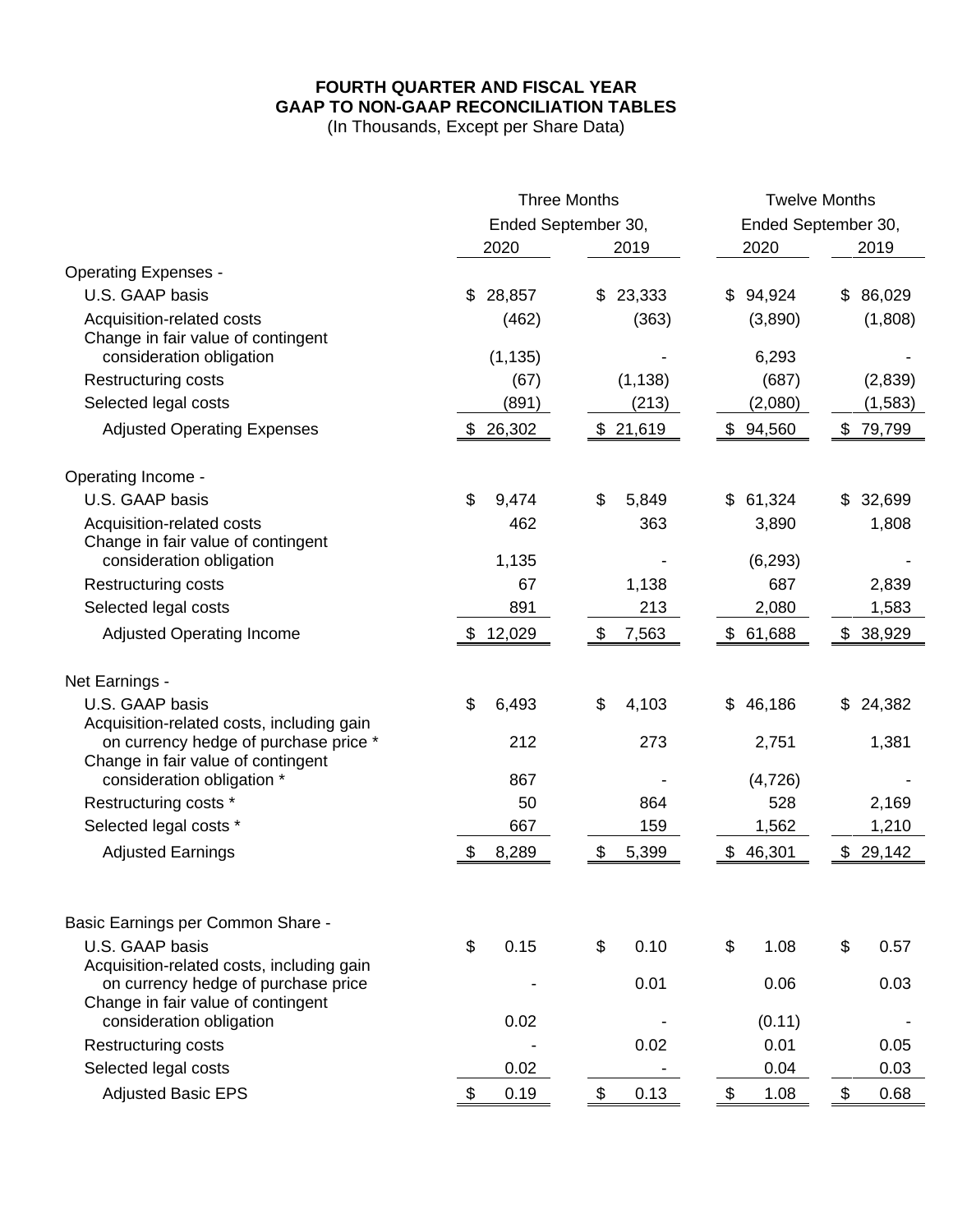| <b>Three Months</b> |      |      |      |      | <b>Twelve Months</b> |    |      |  |  |  |
|---------------------|------|------|------|------|----------------------|----|------|--|--|--|
| Ended September 30, |      |      |      |      | Ended September 30,  |    |      |  |  |  |
| 2020                |      | 2019 |      | 2020 |                      |    | 2019 |  |  |  |
|                     |      |      |      |      |                      |    |      |  |  |  |
| \$                  | 0.15 | \$   | 0.10 | \$   | 1.07                 | \$ | 0.57 |  |  |  |
|                     |      |      | 0.01 |      | 0.06                 |    | 0.03 |  |  |  |
|                     | 0.02 |      |      |      | (0.11)               |    |      |  |  |  |
|                     |      |      | 0.02 |      | 0.01                 |    | 0.05 |  |  |  |
|                     | 0.02 |      |      |      | 0.04                 |    | 0.03 |  |  |  |
|                     | 0.19 |      | 0.13 |      | 1.07                 |    | 0.68 |  |  |  |
|                     |      |      |      |      |                      |    |      |  |  |  |

Net of tax.

#### FORWARD-LOOKING STATEMENTS

The Private Securities Litigation Reform Act of 1995 provides a safe harbor from civil litigation for forward-looking statements accompanied by meaningful cautionary statements. Except for historical information, this report contains forward-looking statements within the meaning of Section 27A of the Securities Act of 1933, as amended, and Section 21E of the Securities Exchange Act of 1934, which may be identified by words such as "continues", "estimates", "anticipates", "projects", "plans", "seeks", "may", "will", "expects", "intends", "believes", "signals", "should", "can" and similar expressions or the negative versions thereof and which also may be identified by their context. All statements that address operating performance or events or developments that Meridian expects or anticipates will occur in the future, including, but not limited to, statements relating to per share diluted earnings, sales, product demand, revenue, operating margin, other guidance and the impact of COVID-19 on our business and prospects, are forward-looking statements. Such statements, whether expressed or implied, are based upon current expectations of the Company and speak only as of the date made. Specifically, Meridian's forwardlooking statements are, and will be, based on management's then-current views and assumptions regarding future events and operating performance. Meridian assumes no obligation to publicly update or revise any forward-looking statements even if experience or future changes make it clear that any projected results expressed or implied therein will not be realized. These statements are subject to various risks, uncertainties and other factors that could cause actual results to differ materially, including, without limitation, the following:

Meridian's operating results, financial condition and continued growth depends, in part, on its ability to introduce into the marketplace enhancements of existing products or new products that incorporate technological advances, meet customer requirements and respond to products developed by Meridian's competition, its ability to effectively sell such products and its ability to successfully expand and effectively manage increased sales and marketing operations. While Meridian has introduced a number of internally developed products and acquired products, there can be no assurance that it will be successful in the future in introducing such products on a timely basis or in protecting its intellectual property, and unexpected or costly manufacturing costs associated with its introduction of new products or acquired products could cause actual results to differ from expectations. Meridian relies on proprietary, patented and licensed technologies. As such, the Company's ability to protect its intellectual property rights, as well as the potential for intellectual property litigation, would impact its results. Ongoing consolidations of reference laboratories and formation of multi-hospital alliances may cause adverse changes to pricing and distribution. Recessionary pressures on the economy and the markets in which our customers operate, as well as adverse trends in buying patterns from customers, can change expected results. Costs and difficulties in complying with laws and regulations, including those administered by the United States Food and Drug Administration, can result in unanticipated expenses and delays and interruptions to the sale of new and existing products, as can the uncertainty of regulatory approvals and the regulatory process (including the currently ongoing study and other FDA actions regarding the Company's LeadCare products). The international scope of Meridian's operations, including changes in the relative strength or weakness of the U.S. dollar and general economic conditions in foreign countries, can impact results and make them difficult to predict. One of Meridian's growth strategies is the acquisition of companies and product lines. There can be no assurance that additional acquisitions will be consummated or that, if consummated, will be successful and the acquired businesses will be successfully integrated into Meridian's operations. There may be risks that acquisitions may disrupt operations and may pose potential difficulties in employee retention, and there may be additional